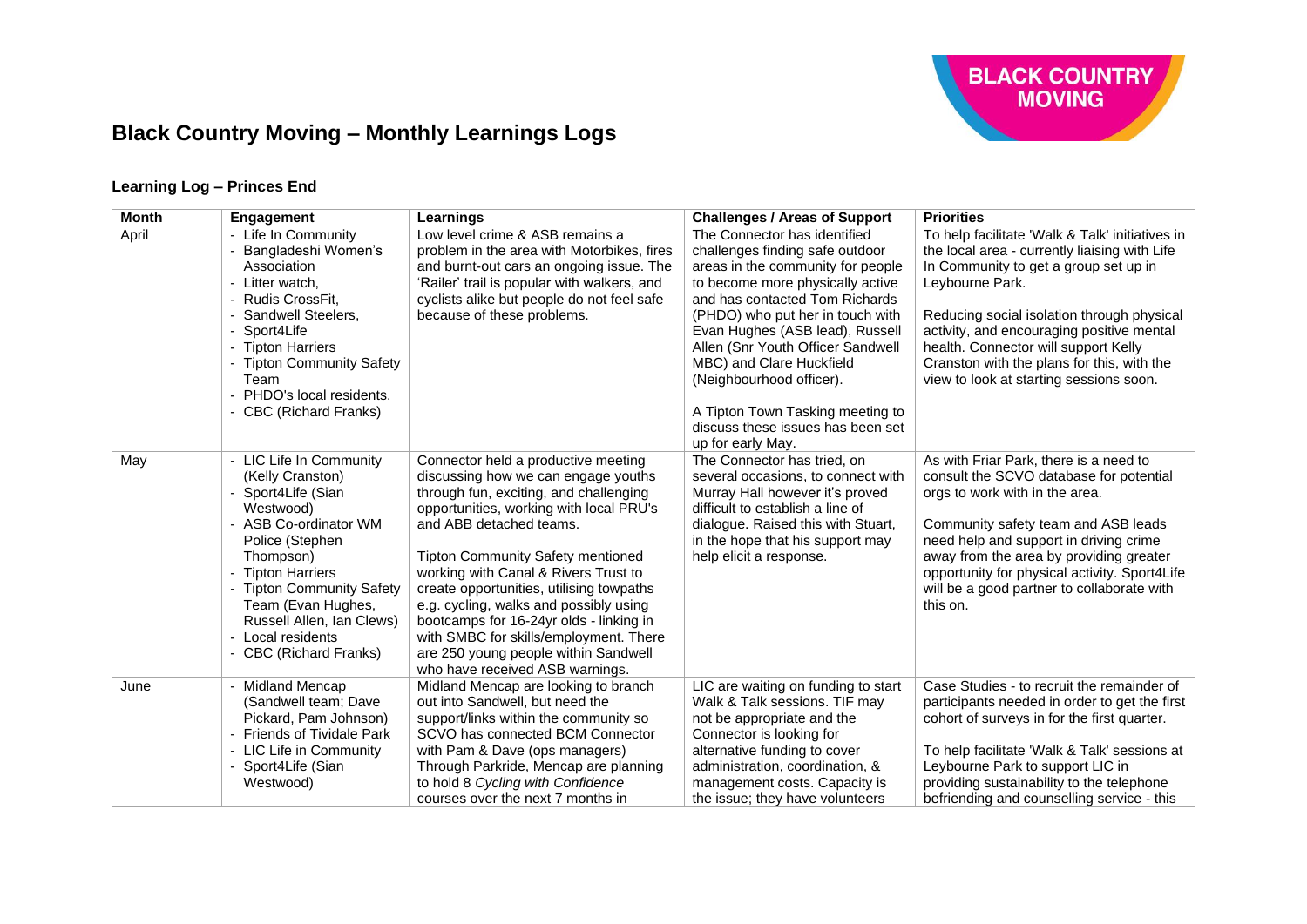

| <b>Month</b> | <b>Engagement</b>                                                                                                                                                      | Learnings                                                                                                                                                                                                                                                                                                                                                                                               | <b>Challenges / Areas of Support</b>                                                                                                                                                                                                                                                                                                             | <b>Priorities</b>                                                                                                                                                                                                                                                                                                                                                              |
|--------------|------------------------------------------------------------------------------------------------------------------------------------------------------------------------|---------------------------------------------------------------------------------------------------------------------------------------------------------------------------------------------------------------------------------------------------------------------------------------------------------------------------------------------------------------------------------------------------------|--------------------------------------------------------------------------------------------------------------------------------------------------------------------------------------------------------------------------------------------------------------------------------------------------------------------------------------------------|--------------------------------------------------------------------------------------------------------------------------------------------------------------------------------------------------------------------------------------------------------------------------------------------------------------------------------------------------------------------------------|
|              | - ASB Coordinator - WM<br>Police<br>- Tipton Harriers                                                                                                                  | Sandwell. Sessions look at the right bike<br>for the individual, road safety and bike<br>maintenance to support and increase                                                                                                                                                                                                                                                                            | but not the resources for<br>coordination and development of<br>the sessions. LIC have a cohort of                                                                                                                                                                                                                                               | to improve people's MH and reduce social<br>isolation through physical activity.                                                                                                                                                                                                                                                                                               |
|              | - Tipton Community Safety<br>Team (Evan Hughes,<br>Russell Allen, Ian Clews)<br>Sandwell MBC PDHO<br>- Murray Hall<br>- Rudis Crossfit<br>- Dance to Health<br>- SENSE | cycling ability and cycle in community<br>setting of people's choice.<br>Friends of Tividale Park new chair is<br>Sharon Davies. Max Robinson contacted<br>the BC Moving FB page to discuss their<br>fitness/walk groups. They have a walking<br>and fitness group that needs help to<br>restart. The fitness group, through a<br>grant, has over £1000 worth of<br>equipment. There are changing rooms | volunteers eager to set up<br>activities based upon what clients<br>are saying and their feedback.<br>However, without the funding for<br>co-ordination, they are struggling<br>to facilitate these sessions. BCM<br>team are now considering the<br>Sandwell Vision 2030 grant as a<br>way forward, and have contacted<br>SCVO to discuss this. | To help support Kelly Cranston with the<br>plans for this. Work with Sport4Life can<br>help us use sport & PA to address ASB<br>issues on the Railer<br>Promote volunteering with Litter watch<br>(plogging) as well as other local<br>opportunities for PA - making people<br>aware of the local assets in each of the<br>wards to try to increase exercise<br>participation. |
|              |                                                                                                                                                                        | that have has new showers through a<br>Government grant, they have been<br>disused since 2013.                                                                                                                                                                                                                                                                                                          | Murray Hall - Tried on several<br>occasions to connect with in the<br>hope they'd get back to me - to no<br>avail. Raised this with Stuart, in<br>the hope that his support may<br>help elicit a response.                                                                                                                                       |                                                                                                                                                                                                                                                                                                                                                                                |
| July         | - Time Step (Vicky<br>Parkinson)<br>Sandwell<br>Physiotherapy/Integrated                                                                                               | Midland Mencap are looking to branch<br>out into Sandwell, but need the<br>support/links within the community so Liz<br>@SCVO has connected BCM with Pam &                                                                                                                                                                                                                                              | LIC are waiting on funding to start<br>the Walk & Talk sessions - Kelly<br>completed her first draft<br>application for TIF - now                                                                                                                                                                                                                | Case Studies - to recruit the remainder of<br>participants needed in order to get the first<br>cohort of surveys in for the first quarter.                                                                                                                                                                                                                                     |
|              | Care Team (Cheryl<br>Street)                                                                                                                                           | Dave (ops managers) Through #Parkride<br>Mencap are planning to hold 8 cycling                                                                                                                                                                                                                                                                                                                          | reconsidering TIF application for<br>walk & talk, as it may not be the                                                                                                                                                                                                                                                                           | To help facilitate 'Walk & Talk' sessions at<br>Leybourne Park to support LIC in                                                                                                                                                                                                                                                                                               |
|              | - Healthwatch Sandwell<br>(Melissa Elders)                                                                                                                             | with confidence course over the next 7<br>months in Sandwell. Sessions look at the                                                                                                                                                                                                                                                                                                                      | most appropriate funding route.<br>Looking for alternative funding to                                                                                                                                                                                                                                                                            | providing sustainability to the telephone<br>befriending and counselling service - this                                                                                                                                                                                                                                                                                        |
|              | - Midland Mencap -<br>Sandwell Team (Dave<br>Pickard/Pam Johnson),<br>- Friends of Tividale Park<br>(Max Robinson)                                                     | right bike for the individual, road safety<br>and bike maintenance to support and<br>increase cycling ability and cycle in<br>community setting of people's choice.                                                                                                                                                                                                                                     | cover administration, coordination,<br>& management costs. Capacity is<br>the issue - they have volunteers<br>but not the resources for<br>coordination and development of                                                                                                                                                                       | to improve people's MH and reduce social<br>isolation through physical activity. To help<br>support Kelly Cranston with the plans for<br>this.                                                                                                                                                                                                                                 |
|              | - LIC Life In Community<br>(Kelly Cranston)                                                                                                                            | Friends of Tividale Park new chair is<br>Sharon Davies. Max Robinson contacted                                                                                                                                                                                                                                                                                                                          | the sessions. LIC have a cohort of<br>volunteers eager to set up                                                                                                                                                                                                                                                                                 | Promote volunteering with Litterwatch<br>(plogging) as well as other local                                                                                                                                                                                                                                                                                                     |
|              | Sport4Life (Sian<br>Westwood)<br>- Tipton Community Safety                                                                                                             | the BC Moving FB page to discuss their<br>fitness/walk groups. They have a walking<br>and fitness group that needs help to                                                                                                                                                                                                                                                                              | activities based upon what clients<br>are saying and their feedback.<br>However, without the funding for                                                                                                                                                                                                                                         | opportunities for PA - making people<br>aware of the local assets in each of the<br>wards to try to increase exercise                                                                                                                                                                                                                                                          |
|              | Team (Evan Hughes,<br>Russell Allen)                                                                                                                                   | restart. The fitness group through a grant<br>has over £1000 worth of equipment.                                                                                                                                                                                                                                                                                                                        | co-ordination, they are struggling<br>to facilitate these sessions. The                                                                                                                                                                                                                                                                          | participation.                                                                                                                                                                                                                                                                                                                                                                 |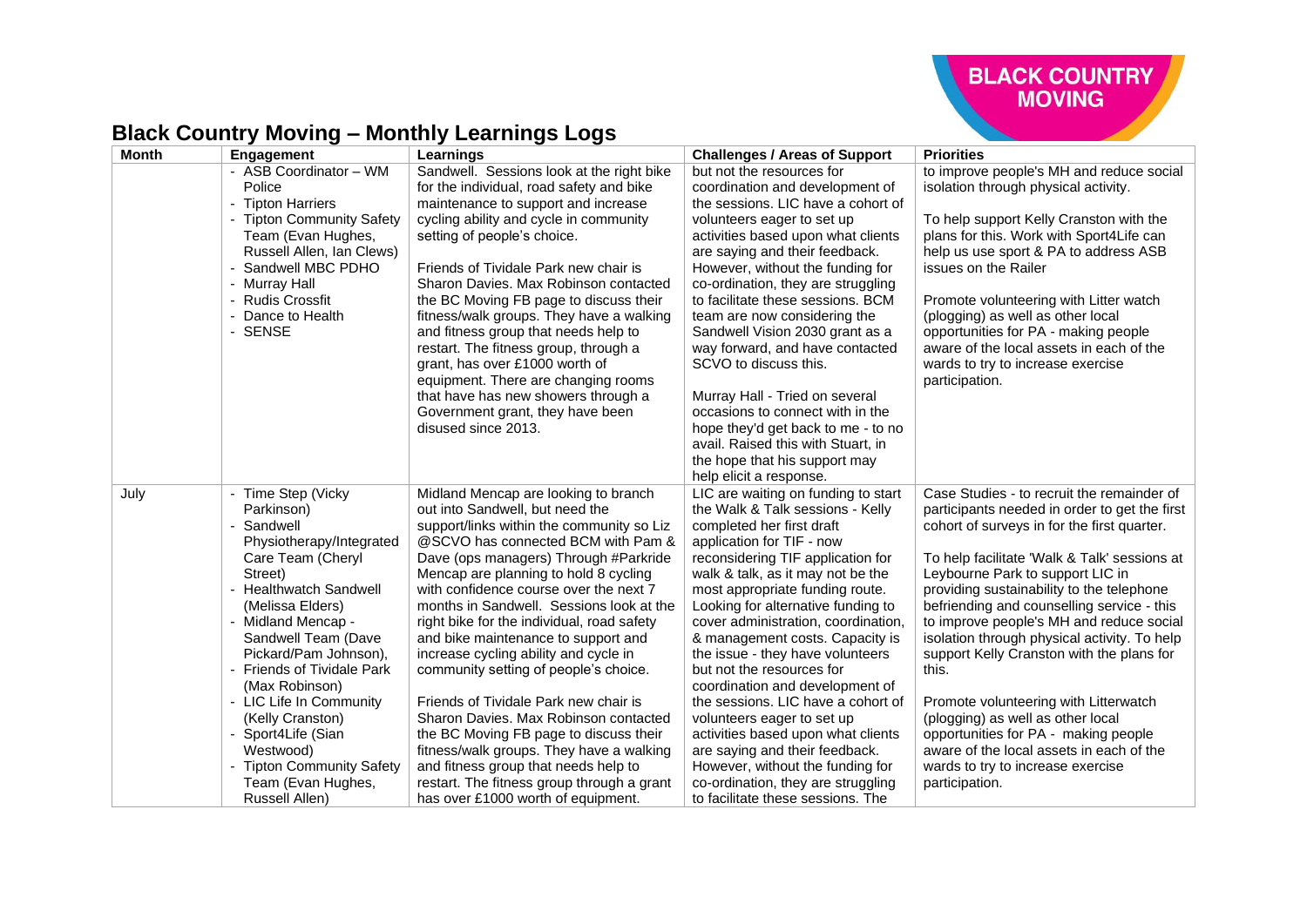

#### **Month Engagement Learnings Challenges / Areas of Support Priorities** - Just Youth - Malthouse (Ian Clewes) Jennifer **Francis** - PHDO's Bangladeshi Women's Association (Harj Ganger). - Litterwatch (Alicia) - Glebefields surgey (Mandy), There are changing rooms that have had new showers installed through a government grant, they have been disused since 2013. Sandwell Vision 2030 grant may be the best solution and BCM are discussing with SCVO. Murray Hall - Tried on several occasions to connect with in the hope they'd get back to me - to no avail. Raised this with Stuart, in the hope that his support may help elicit a response. Promoted Just Youth summer activities Supported local walk leader volunteers with training opportunities. August | - Time Step Dance (Vicky Parkinson) St Marks Church (James Marsh) Special Olympics Sandwell (Norma Hyde) Sandwell NHS Community Nursing Team (Vilma) Sandwell MBC Youth Services (Steve Walker) - Albion Foundation (Clive Allen) Sandwell Steelers (Jamie Kelly) - Sandwell Physiotherapy/Integrated Care Team (Cheryl Street) - Healthwatch Sandwell (Melissa Elders) Sandwell NHS Community Nursing Team contacted the Connector to say that there are few services within Sandwell for those with disabilities, and are now concerned about the amount of weight patients are gaining/gained throughout lockdown. They are working with adult patients over the age of 18 with a variety of medical conditions such as mild to moderate Learning Disabilities, Sensory Impairments, Autism, Downs Syndrome and Epilepsy- need for more services to signpost to for PA for those with learning disabilities. Looking at potentially getting a weight management programme set up, working with the dieticians where we could incorporate a healthy lifestyle session with a mix of exercise and nutrition. Activity types identified by Vilma are things like chair-based exercise, 2 music classes incorporating ball games/parachute exercises etc. Community groups/instructors accessing the project - need to ensure they are offering activities based on community need. Supported Just Youth summer activities (HAF programme to help engage young people and provide them with activities for PA. Supported local walk leader volunteers with training opportunities. Supporting Kelly Cranston (L.I.C) with setting up Walk & Talk sessions (current capacity issues so we are in talks to work out a plan moving forward) Support & promote active travel through Living Streets WOW programme. Support St Marks Church activities, inc Time Step Dance, Zumba, Martial Arts.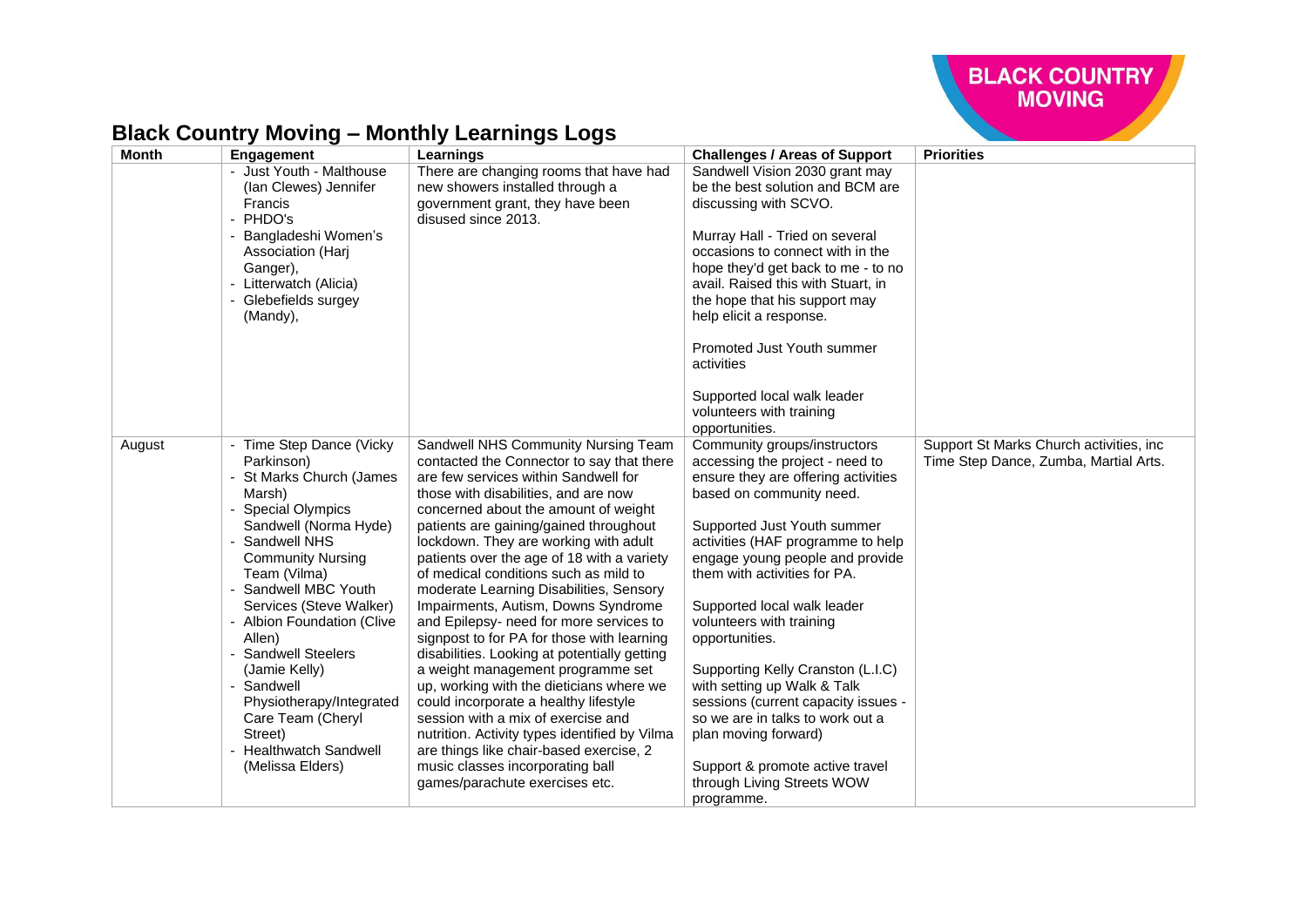

| <b>Month</b> | Engagement                   | Learnings                                  | <b>Challenges / Areas of Support</b> | <b>Priorities</b>                           |
|--------------|------------------------------|--------------------------------------------|--------------------------------------|---------------------------------------------|
|              | - Midland Mencap -           | Midland Mencap are looking to branch       |                                      |                                             |
|              | Sandwell Team (Dave          | out into Sandwell, but need the            |                                      |                                             |
|              | Pickard/Pam Johnson)         | support/links within the community so Liz  |                                      |                                             |
|              | - Just Youth - Malthouse     | @SCVO has connected the Connector          |                                      |                                             |
|              | (lan Clewes)                 | with Pam & Dave (ops managers).            |                                      |                                             |
|              |                              | Through #Parkride, Mencap are planning     |                                      |                                             |
|              |                              | to hold 8 cycling with confidence courses  |                                      |                                             |
|              |                              | over the next 7 months in Sandwell.        |                                      |                                             |
|              |                              | Sessions look at the right bike for the    |                                      |                                             |
|              |                              | individual, road safety and bike           |                                      |                                             |
|              |                              | maintenance to support and increase        |                                      |                                             |
|              |                              | cycling ability and cycle in community     |                                      |                                             |
|              |                              | setting of people's choice.                |                                      |                                             |
|              |                              | Friends of Tividale Park new chair is      |                                      |                                             |
|              |                              | Sharon Davies, Max Robinson contacted      |                                      |                                             |
|              |                              | the BC Moving FB page to discuss their     |                                      |                                             |
|              |                              | fitness/walk groups. They have a walking   |                                      |                                             |
|              |                              | and fitness group that needs help to       |                                      |                                             |
|              |                              | restart. The fitness group, through a      |                                      |                                             |
|              |                              | grant, has over £1000 worth of             |                                      |                                             |
|              |                              | equipment. There are changing rooms        |                                      |                                             |
|              |                              | that have has new showers through a        |                                      |                                             |
|              |                              | government grant, they have been           |                                      |                                             |
|              |                              | disused since 2013.                        |                                      |                                             |
|              |                              | St Marks Church need funding for some      |                                      |                                             |
|              |                              | mats for various activity classes - Zumba  |                                      |                                             |
|              |                              | cannot resume with current carpet          |                                      |                                             |
|              |                              | flooring due to covid-19 sanitary reasons. |                                      |                                             |
| September    | <b>Black Country Housing</b> | St Pauls walk would be a good option for   | Due to funding issues for the Walk   | Work with St Marks Church, support &        |
|              | (Kevin Priest, Christina,    | the LIC befriending group to attend        | & Talk initiative with LIC, as well  | promote current activities as well as       |
|              | Jay), LIC (Kelly             | (suggested by Matt Hill Sandwell PH)       | as concerns over duplication, we     | exploring other opportunities to get people |
|              | Cranston)                    |                                            | are now collaboratively organising   | in Princes End more active.                 |
|              | - FOTP Friends of Tividale   | Black Country Housing Group have put       | Wellbeing Walks in partnership       |                                             |
|              | Park (Max Robinson)          | BCM in touch with the Head of Housing      | with Sandwell Stride to maintain a   | To work with housing associations to        |
|              | - St Marks Church (James     | and explained that the project is looking  | uniform approach to local services   | identify inactive people and to see how we  |
|              | Marsh)                       | to engage with physically inactive people  | through Healthy Sandwell, and to     | can support residents to get moving more.   |
|              |                              | and to try and gather learnings as to what | avoid duplication in areas (all      |                                             |
|              |                              | may encourage residents to take up         | walks to be listed on the Healthy    |                                             |